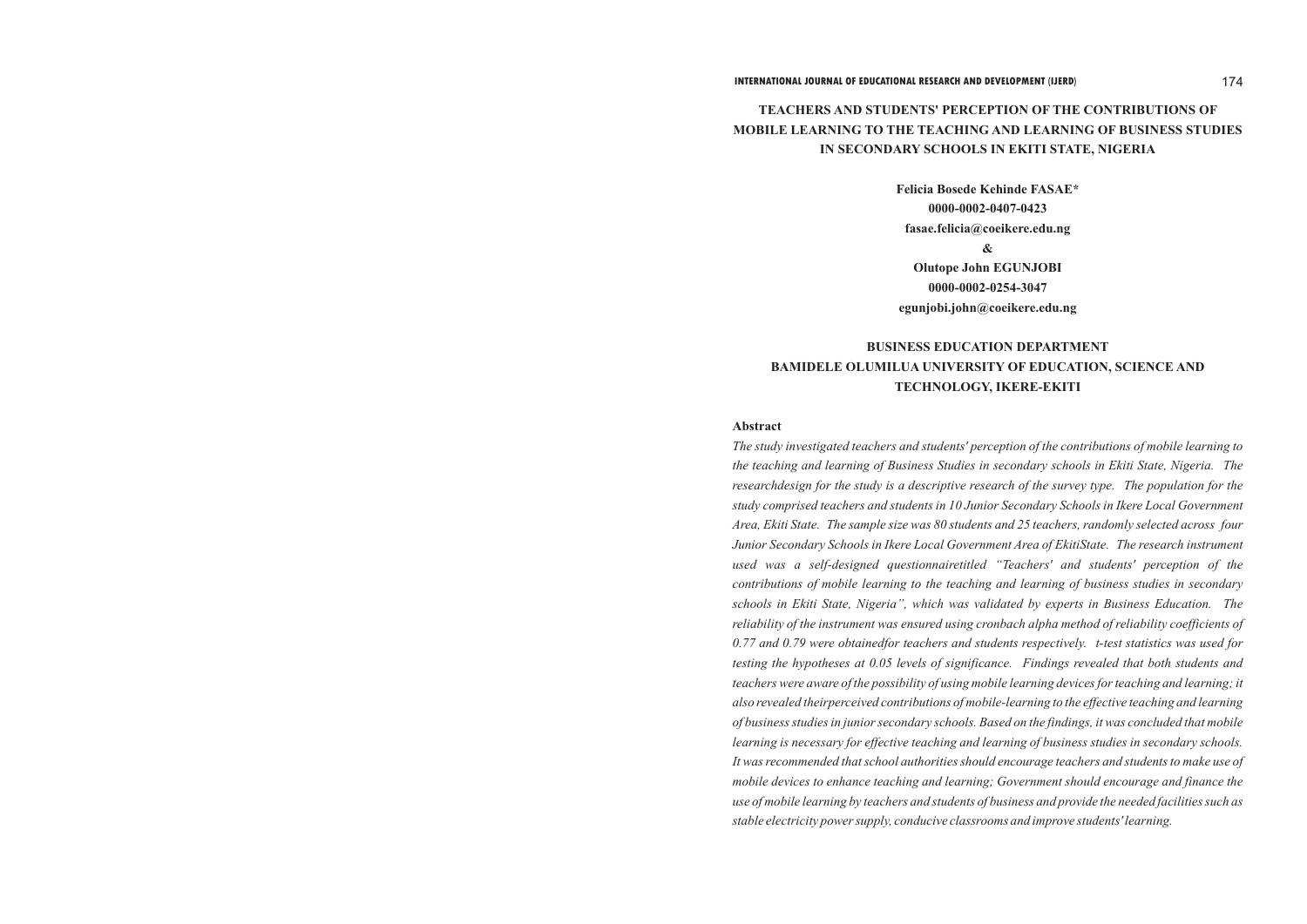Keywords: Perception, Mobile Learning, Teaching and Learning, Business Studies, Technology Acceptance \*Corresponding Author

### **Introduction**

Education is important to life and a potent tool of changefor any societal transformation. However, according to Mostafa, Elsherif and Shaalan (2015), education nature has been changed 360° due to the rapid development of mobile computing devices and internet capabilities. They opined that Mobile learning (M-learning) is a new trend in research that attracts many researchers to explore this technology, study its impacts on students and educators, and develop the required infrastructure. M-learning makes it possible for students to learn, collaborate, and share ideas among each other with the aid of internet and technology development. Kukulska-Hulme (2006) averred that mobile devices have opened up a vast range of possibilities for learning in ways that are convenient and suited to the needs of an individual within the context of their lifestyle. Everyday innovation happens when a person discovers a way of using his or her mobile device to enhance an existing activity, to replace it with something more valued, or to undertake something that would not have been possible before.

Business Studies is one of the basic educational subjects that will enable students acquire further skills which are common and fundamental to personal and occupational activities. Akintola and Alao (2015) noted that at the junior secondary school level, Business studies is presented as relatively integrated subjects. The components are Keyboarding, Shorthand, Commerce, Book keeping and Office Practice. It wasopined that the teaching and learning of Business Studies at the junior secondary school level has not achieved its aims and objectives because majority of the students were not equipped with the necessary knowledge, skills, values and attitudes to empower themselves. Consequently, they could neither raise their socio-economic standards nor contribute to nation building. Akintola and Alao's (2015) study evaluated the content and the delivery of Business Studies at the junior secondary school leveland found that the curriculum content was partially appropriate but was weak in its methods of implementation. It was also reported that most schools lacked adequate facilities and equipment students needed for effective teaching and learning that will provoke the acquisition of the self-employable entrepreneurial knowledge, skills and attitudes that engenders national economic development.

Ogunduyile (2015) citing Goh and Kinshuk (2003) observed that teaching and learning through Mobile Technologies (MT) is called M-learning. It allows learning in no fixed location or time of learning. It is a type of teaching and learning that allows for flexibility and ubiquity. It allows for a more student centred approach in learning where the student is more active in acquiring, processing and using information and also allows for increased interactivity between teachers and students, thereby making teaching and learning a more

### personal activity.

Kukulska-Hulme (2006) maintained that the widespread ownership of mobile devices such as cellphones, personal media players, personal digital assistants (PDAs), smartphones and wireless laptops means that 'mobile learning' is no longer in the preserve of technical experts and researchers with specialist knowledge. It was noted that teachers and learners have begun to integrate mobile technologies into everyday practices and there is evidence of efforts to invent exciting new scenarios of use. Learners can make good use of the facilities to record and to listen to audio at any time, supported by the rising availability of podcasts and the 'always on' characteristics of portable devices which encourage spontaneous interactions. Kukulska-Hulme (2006)affirmed that mobile devices may be used for learning at home, in a classroom, in a social space, on field trips, in museums and art galleries, in work contexts or as part of everyday learning. Schools have demonstrated that mobile devices can be a very worthwhile tool to enhance and enrich the teaching and learning of many subjects. He noted four main ways in which mobile devices are typically used at the moment to be: (i) to support communication where collaborative learning helps learners to work in groups and are able to communicate verbally while performing a task that is introduced or coordinated through their mobile devices; (ii) for content delivery and creation, i.e. up-to-date content may be delivered more rapidly to learners, just when needed; when learning material needs to be accessed little by little over a period of time; the creation of material by learners themselves in forms of portfolios and personal useful resources; in online activities such as social networking, publishing and bookmarking, spontaneous virtual chats and meetings, access to content feeds and the sharing of digital resources. (iii) personal engagement: alongside social interaction, more intensely personal uses of portable devices promise greater levels of engagement with learning; (iv) Contextual learning: Mobile devices have a very special role in achieving a closer relationship between a physical location, the information it offers and the learning that is enabled by the availability of the device.

In spite of the usefulness of m-learning, **Ismail, Bokhare, Azizan and Azman (2013)**observed that the emergence of evolving technologies leaves a significant impact on educational development and confirmed that a research by Ngozi, Ngozi, and Joy (2010), reported that, even though the teachers could identify the specific technological tools which are useful for education, they however were not aware of in what way the tools can be used. Level of motivation among teachers was also seen to be related to a successful implementation of technology within education system. It is also undeniable that institutional factor also plays a key role in determining teachers' well acceptance towards technology.

Cheung, Yuen, and Tsang (2011)in Ismail, et al (2013) named three key factors to a successful mobile learning adoption, which are technological feasibility, students' needs and pedagogical benefits. From a Malaysian perspective, Chong (2011) investigated the key factors that influence the attitude towards using m-learning. The key factors include perceived ease of use,

### 175 176 **FELICIA BOSEDE KEHINDE FASAE, OLUTOPE JOHN EGUNJOBI LEARNING OF BUSINESS STUDIES IN SECONDARY SCHOOLS IN EKITI STATE, NIGERIATEACHERS AND STUDENTS' PERCEPTION OF THE CONTRIBUTIONS OF MOBILE LEARNING TO THE TEACHING AND**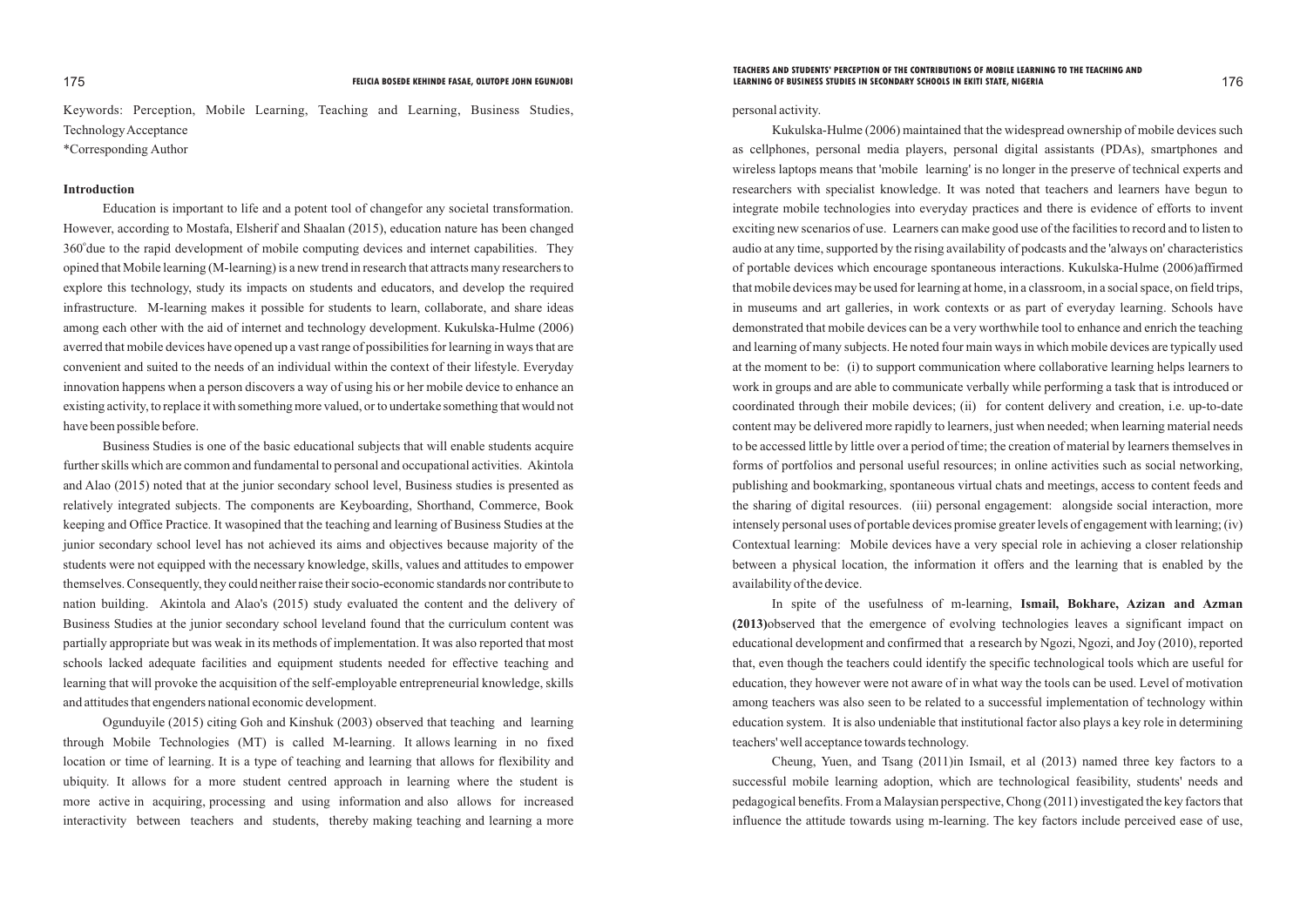perceived usefulness, quality of services, and cultural factors. In Malaysia, although still in infancy, m-learning is also being studied, particularly with respect to users' readiness for consideration of implementation into higher education. According to Kahveci, Sahin and Genc (2011), device ownership determines teachers' perceptions toward its benefits for education.

Ogunduyile (2015) applied the mobile learning to English language study and found that M-learning is cooperative, collaborative and learner centred. It enhances active involvement of the students in the acquisition of linguistic knowledge as it gives the learners the chance through networks and different forums to gather, post and share ideas and other resources. The opportunity given by M -learning afforded the learners of the chance of using authentic English language that made it possible for them to construct their own knowledge. The integration of Mlearning in to the teaching of English in secondary schools would afford the learners the opportunity of having a method that is  $21<sup>st</sup>$  century compliant and availing the learners the digital age benefits. To fully enjoy the benefits offered by this innovation, the schools must be given some infrastructural face lifts in terms of good network connection and stable electricity.

Furthermore, students actually create their own learning based on their previous experience when they take what they are being taught and add it to their previous knowledge and experiences, this creates a unique reality that is just for them. Teachers can utilize constructivism to help understand that each student will bring their own past to the classroom everyday. Teachers act as more of a guide to helping students create their own learning and understanding, help them create their own process and reality based on their own past. This helps students to take their own [experiences and include them in their learning \(](http://www.wgu.edu/blog/five-educational-learning-theories2005.html)www.wgu.edu/blog/five-educational-learningtheories2005.html).

This study was based on the constructivism theory byBruner (1966) in Aggarwak (2004that learning is an active process in which learners construct new ideas or concepts based upon their current or past knowledge. In the constructivist classroom, teachers are encouraged to let students discover principles by themselves. The curriculum is built in a spiral manner so that students are constantly building on knowledge that they acquire (Aggarwak, 2004). **Using what the students like and know how to use, such as** mobile devices such as cellphones, personal media players, personal digital assistants (PDAs), smartphones, wireless laptops, among others, **to teach them will help them to construct new ideas and concepts.** 

### **Mobile Learning**

Ahmed and Kabir (2018) noted that over the past two decades, technology devices have become mobile – portable and networked in such a way that they have become pervasive in everyday life. Significant investments have been made to provide infrastructure, content, and resources related to the integration of mobile devices into learning environments and researchers have long had an interest in this evolving landscape (Kukulska-Hulme, Sharples, Milrad,Arnedillo-Sánchez, & Vavoula, 2009); however, several limitations exist, such as lack of theoretical and

pedagogical underpinnings, sustainable integration into formal educational contexts, and, particularly, lack of teacher support and training (Kukulska-Hulme & Donohue,2015; Peng, Su, Chou, & Tsai, 2009).

Gaudry-Perkins and Dawes, (2011) opined that mobile learning ranges from simple SMS messaging, MMS live classroom sessions, web and podcasting to audio-to-text or text-to- audio applications, and it can provide enriched learning experiences via "educational video, logical reasoning and problem solving aptitude games, and even mobile whiteboards for interactive discussions. It bridges the gap between formal and informal learning. Similarly, it allows an increased mobility of population and lifelong learning, thereby creating opportunities for constant practice anywhere and anytime. Kukulska-Hulme, Shield and Hassan (2010) added that it allows the student to be more responsible in his acquisition of information; he is more active in getting his own education.

Al-Emrana, Elsherif and Shaalan (2015) highlighted some studies which describe teaching and learning through the mobile technologies as a very good way of making the students active participants in the acquisition and dissemination of knowledge by taking the outlook of the teachers and students attitude and perceptions in its implementation. For instance, Al-Emran and Shaalan (2014) demonstrated that M-learning facilitates knowledge sharing among students and educators while interacting with each other. Matias and Wolf (2013) expressed that M-learning is not only the learning that is based on the use mobile devices but also the learning that is mediated across multiple contexts using portable mobile devices. Hartnell-Young and Heym (2008), Perkins and Dawes (2011) have examined the benefits of using mobile technologies for pedagogical purposes.

# **Technology Acceptance by Secondary School Teachers and Students**

There is no doubt that Mobile phones have become very popular as many people can afford them. Even children now have access to the use of mobile communication devices, hence its possibility in aiding teaching and learning. Ogunduyile (2015) averred that the advent of ICT comes with its attendant students' accessibility to information. Teaching these digital age 21<sup>st</sup> century learners requires adaptive and technological induced methods by educators. The Global Satellite Mobile (GSM) provides learners greater accessibility to the internet which makes it easier for them to learn under certain controlled situations. Ahmed and Kabir (2018) citing New house, Williams, & Pearson (2006) said the use of mobile devices has gone to optimum among a wide range of age groups due to affordability and easy accessibility.

Teo (2011) defined technology acceptance as a user's willingness to employ technology for the task sit is designed to support. Thus, some of issues that relate to technology acceptance might be teachers' acceptance in terms of their awareness and motivation towards the use of technology in teaching and learning process. Teachers' awareness on pedagogical usage of technology plays important roles in determining whether they will use it in classrooms or not. In a research by Ngozi,

### 177 178 **FELICIA BOSEDE KEHINDE FASAE, OLUTOPE JOHN EGUNJOBI LEARNING OF BUSINESS STUDIES IN SECONDARY SCHOOLS IN EKITI STATE, NIGERIATEACHERS AND STUDENTS' PERCEPTION OF THE CONTRIBUTIONS OF MOBILE LEARNING TO THE TEACHING AND**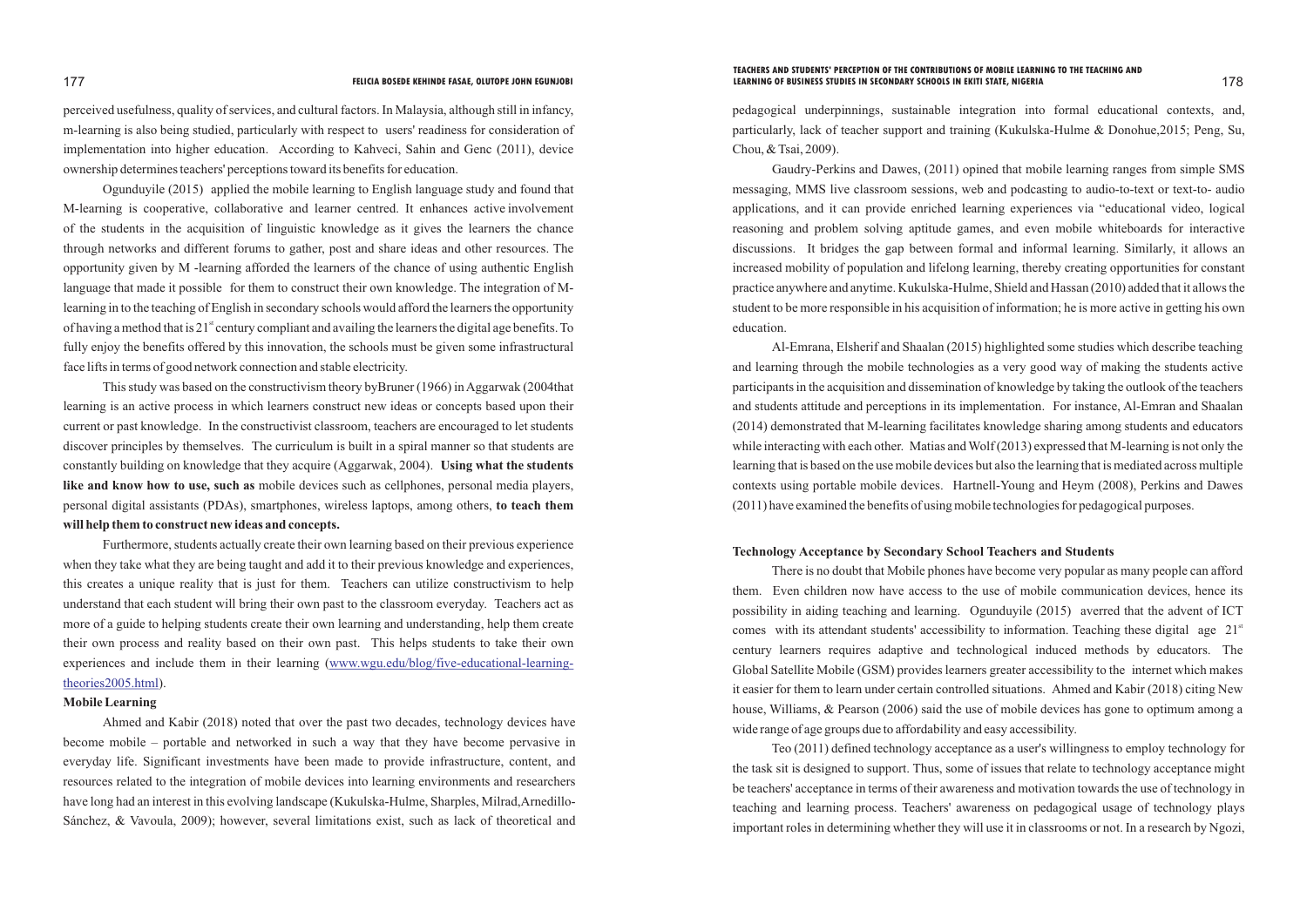Ngozi, and Joy (2010), it was reported that, even though the teachers could identify the specific technological tools which are useful for education, they however were not aware of in what way the tools can be used. Level of motivation among teachers was also seen to be related to a successful implementation of technology within education system.

Another important factor that may affect technology acceptance in schools is the institutional factor. Buabeng-Andoh (2012) noted its undeniable fact that institutional factor such as school setting plays a key role in determining teachers' acceptance towards technology. Other factors identified by Bingimlas (2009) in Ismail, et al (2013) include lack of confidence, lack of competence, and lack of access to resources. Ismail et al (2013) study revealed that the level of technology acceptance among respondents in terms of awareness and motivation, training and courses, training design and supports and facilities was generally high but that despite this positive acceptance of technology, teachers' readiness for the use of mobile phone in teaching and learning was found to be at a considerably low level. However, the study identified a significant correlation between respondents' awareness and motivation towards technology with their readiness for the pedagogical usage of mobile phone.

Before covid-19, the adoption of m-learning was restricted to learners, especially at the secondary school level, even though, some researches has been conducted to study the potential of mobile technologies in enhancing classroom teaching-learning activities in Nigeria Secondary schools. Huang *et al*, (2010) confirmed that mobile learning applications can facilitate students, not only learning contents conveniently but also interacting with others collaboratively anytime and anywhere. Hence, the development of mobile learning as a new strategy for education has implications for the way students and tutors in educational institutionsinteract.

Utulu's (2012) study in Nigeria revealed that mobiles phones were used by students for communicating with lecturer in charge of the courses to collect data (recordings), sending emails to lecturers, access Online Public Access Catalogue and share knowledge. However, mobile phone uses for teaching and learning purposes in primary, secondary and tertiary education in Nigeria is highly limited (Nihukia, 2011). Kafyulilo, (2012) adds that, although mobiles phones are the most accessible technological tools in schools and colleges their use in teaching and learning is among the lowest both in Nigeria. The study on adoption of mobile learning in developing world by Iqbal and Qureish (2012) revealed that perceived enjoyment does not influence students' intention to adopt mobile learning.

# **Factors influencing readiness for mobile learning in Nigeria secondary schools**

Al-Emrana, et al (2015) averred that mobile learning (M-learning) makes it possible for students to learn, collaborate, and share ideas among each other with the aid of internet and technology development. However, M-learning acceptance by learners and educators is critical to the employments of M-learning systems. Attitudes towards M-learning technology is an important

factor that helps in determining whether or not learners and educators are ready to use M-learning. Such attitudes will serve to identify strengths and weaknesses and facilitate the development of the technology infrastructure. Their study explored students and educators' attitudes towards the use of M-learning in higher educational universities within Oman and UAE using 383 students and 54 instructors from five universities. Findings revealed significant differences among the students' attitudes towards M-learning with regard to their smartphone ownership, country and age. Furthermore, results indicated that M-learning can be one of the promising pedagogical technologies to be employed in the higher educational environments within the Arab Gulf countries. Ahmed and Kabir's (2018) study attempted to explore the main aspects of UTAUT2 model constructs by studying the acceptance of smartphones as an m-learning because it is still in the early stage in the context of Bangladesh. The results clearly indicated that there is a high degree of acceptance of smartphone indicating all the constructs as significant predictors of acceptance in Bangladesh context. Hence, the strategies of integrating smartphone as a mobile learning tool can be successfully designed and implemented. Also, both women and men see the acceptance of smartphone on equal footing and hence the integration and dissemination of smartphone as a

learning tool can be done homogeneously.

Al-Fahad (2009) study on student attitude and perception toward mobile learning at King Saud University, Saudi Arabia reveal the advantage of mobile learning and that it would enhance students' communication and enrich learning experience of the learners. **Effects of Mobile Learning on Teaching and Learning**

Several studies have been conducted on the effects of mobile learning on the potential benefits of teaching and learning. According to Al-Emrana, et al (2015), Gikas and Grant (2013) highlights the effects of mobile technologies on learning and teaching in accordance with social media in the form of Skype, Twitter, and Blogs for providing better learning; Glackin, Rodenhiser, and Herzog (2014) addressed the integration of mobile devices and E-Books in order to raise the students' familiarity with digital library; Azar and Nasiri (2014) pointed out the adoption of Mobile Assisted Language Learning (MALL) in listening classrooms in teaching English language and how that facilitates listening to the topics of interest using cellphones; mobile phones have been used as a learning tool for teaching French language at Princess Nora University, Saudi Arabia (Jaradat, 2014); De Pablos, Tennyson, and Lytras (2015) conducted two studies at the American University of Sharjah, UAE, for undergraduate students in order to examine the usage of iPads during one semester in Mathematics course. These studies point to the effectivity of mobile devices in effective teaching and learning.

Ogunduyile (2015) investigated the possibilities of using mobile technologies in the teaching and learning of the English language in secondary schools. The data was obtained from a three-week field experiment involving an English teacher and purposively selected twelve Senior Secondary School II students of the Federal University of Technology, Secondary

### 179 180 **FELICIA BOSEDE KEHINDE FASAE, OLUTOPE JOHN EGUNJOBI LEARNING OF BUSINESS STUDIES IN SECONDARY SCHOOLS IN EKITI STATE, NIGERIATEACHERS AND STUDENTS' PERCEPTION OF THE CONTRIBUTIONS OF MOBILE LEARNING TO THE TEACHING AND**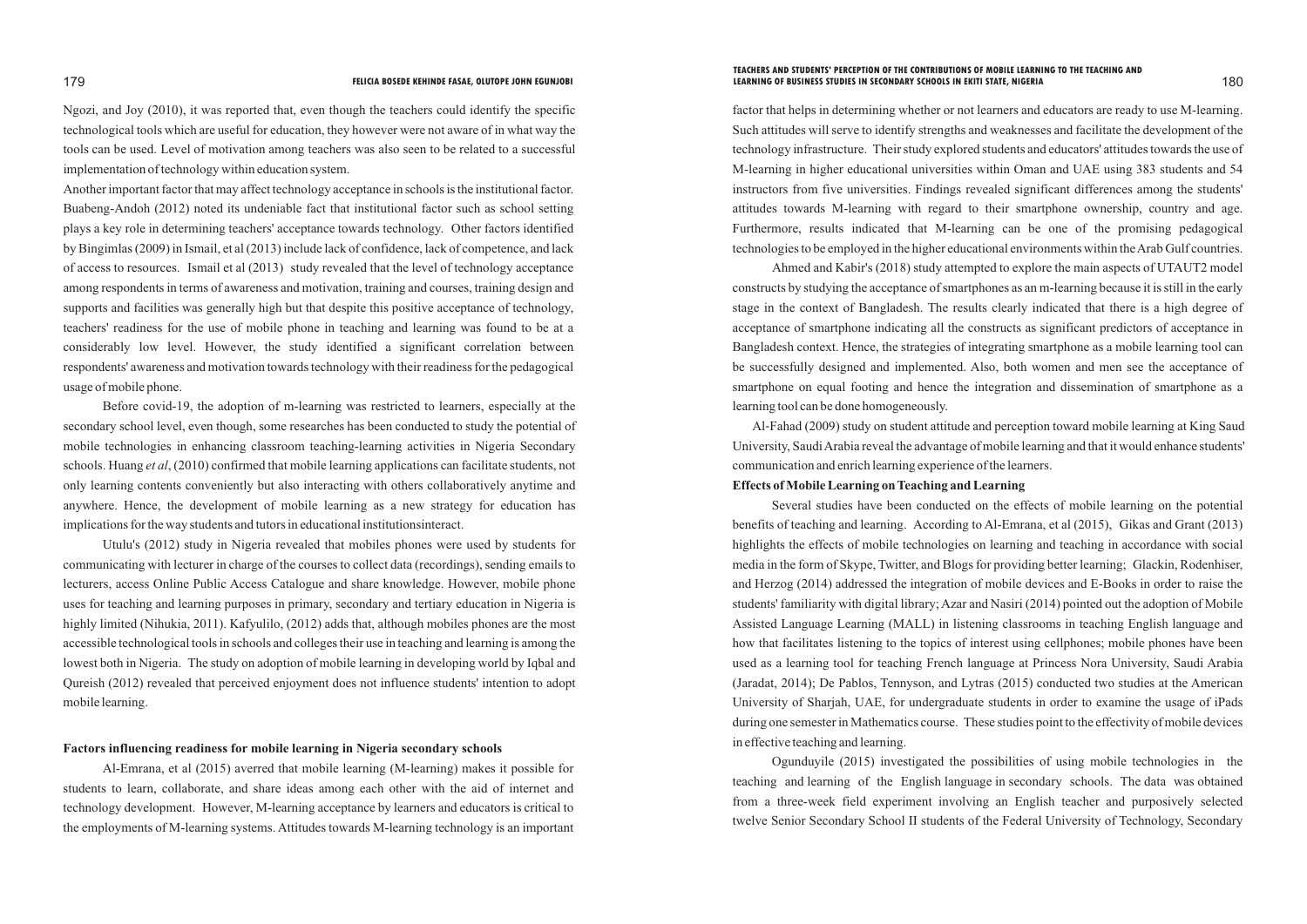School, Akure. Participants took part in activities involving different digital formats in the teaching and learning processes and were also interviewed to assess their perception and attitude towards the mode of teaching. The paper analyses, within the framework of Communicative Language Teaching (CLT) approach to teaching and the Constructivist Theory of Learning, the collected data. The analysis revealed that the students and the teacher found teaching and learning very flexible and essential to their needs in this 21<sup>st</sup> century and concluded that M-learning promotes cooperative and collaborative learning through the enhancement of learners' use of authentic English language that would make it possible for them to construct their own knowledge.

Akintola and Alao (2015) justified the responses of most teachers who agreed that the use of Information and Communication Technology (ICT) is both relevant and indispensable to the effective teaching and learning of Business Studies. Sithole (2010) advocates that Information Communication Technology (ICT) has immense potential to motivate and engage students in meaningful learning. Innovations in technology can be used in enhancing existing teaching and learning tools in the classroom in order to facilitate the development of computer-related competencies in Business Studies (Joshi & Chugh, 2009). Information and communication technology has considerable potential in the business classroom (Borrington, 2004) because, through the use of ICT, students acquire skills in the use of word processing, spreadsheet, database, desktop publishing, website design, and presentation and multimedia software that meet current business standards and that are transferable to the workplace. The two skills-oriented objectives that are expected to be achieved having gone through the teaching and learning of the Business Studies curriculum are; to provide the orientation and basic skills with which to start an occupation for those who may not have the opportunity for further training; and to develop basic skills in the occupations; but, it is pathetic to discover that these basic skills are almost outright lacking in students at the completion of the curriculum content delivery. The aspects of spreadsheets and Ecommerce including running of mini-business enterprises by students are yet to become actualised and achieved.

The present situation, as at the time of this study, shows that the graduates of junior secondary schools will have little or no positive influence on Nigerian economy since they have nothing productive to offer. They are like parasite, contributing to the unemployment problem of our nation.

### **Statement of the Problem**

The world has gone technological and attention of learners have been shifted from book/hardcopy reading and studying to manipulation of technologies. It has been observed that interest towards technology manipulation has caught too much of students' attention, not only in higher institutions but also in the secondary schools. This seems to be affecting teaching and learning in schools. There is, therefore, the need to move into the technology learning mode, using what the students like and know how to use, such as mobile devices such as cellphones, personal

media players, personal digital assistants (PDAs), smartphones, wireless laptops, among others, to teach them. There is also the need for a better way to achieve the aims and objectives of the Business Studies curriculum. This study therefore investigated into teachers' and students' perception of the contributions of mobile learning to the teaching and learning of business studies in Nigerian schools.

### **Purpose of the Study**

This study investigated teachers and students' perception of the contributions of mobile learning to the teaching and learning of business studies in Ekiti State Junior Secondary Schools.

i. teachers and students' awareness of the importance and usability of mobile learning in the

- Specifically, the study examined:
- teaching and learning of Business studies.
- ii. the factors that influence acceptance of technologies in schools, and
- and learning of Business Studies.

iii. teachers and students' perception of the contributions of Mobile Learning to the teaching

# **Research Hypotheses**

1. There is no significant difference in the mean responses of teachers and students on their awareness of the importance and possibilities of mobile learning in the teaching and

2. There is no significant difference in the mean responses of teachers and students on the

- learning of business studies.
- factors that influence acceptance of technologies in schools.
- schools.

3. There is no significant difference in the mean responses of teachers and students on the perceived contributions of mobile learning to teaching and learning of business studies in

### **Methodology**

The research design for the study is a descriptive research of the survey type. The population for the study comprised teachers and students in 10 Junior Secondary Schools in Ikere Local Government Area, Ekiti State. The sample size was 80 students and 25 teachers, randomly selected across four Junior Secondary Schools in Ikere Local Government Area of Ekiti State. The research instrument used was a self-designed questionnaire titled "Teachers and students' perception of the contributions of mobile learning to the teaching and learning of business studies in secondary schools in Ekiti State, Nigeria", which was validated by experts in Business Education. The reliability of the instrument was ensured using cronbach alpha method of reliability and coefficients of 0.77 and 0.79 were obtained for teachers and students' questionnaires respectively. t-test statistics was used for testing the hypotheses at 0.05 levels of significance. Findings revealed that both students and teachers were aware of the possibility of using mobile learning devices for teaching and learning; it also revealed the perceived contributions of mobile-learning to the effective teaching and learning of business studies in junior secondary schools. Based on the

### 181 182 **FELICIA BOSEDE KEHINDE FASAE, OLUTOPE JOHN EGUNJOBI LEARNING OF BUSINESS STUDIES IN SECONDARY SCHOOLS IN EKITI STATE, NIGERIATEACHERS AND STUDENTS' PERCEPTION OF THE CONTRIBUTIONS OF MOBILE LEARNING TO THE TEACHING AND**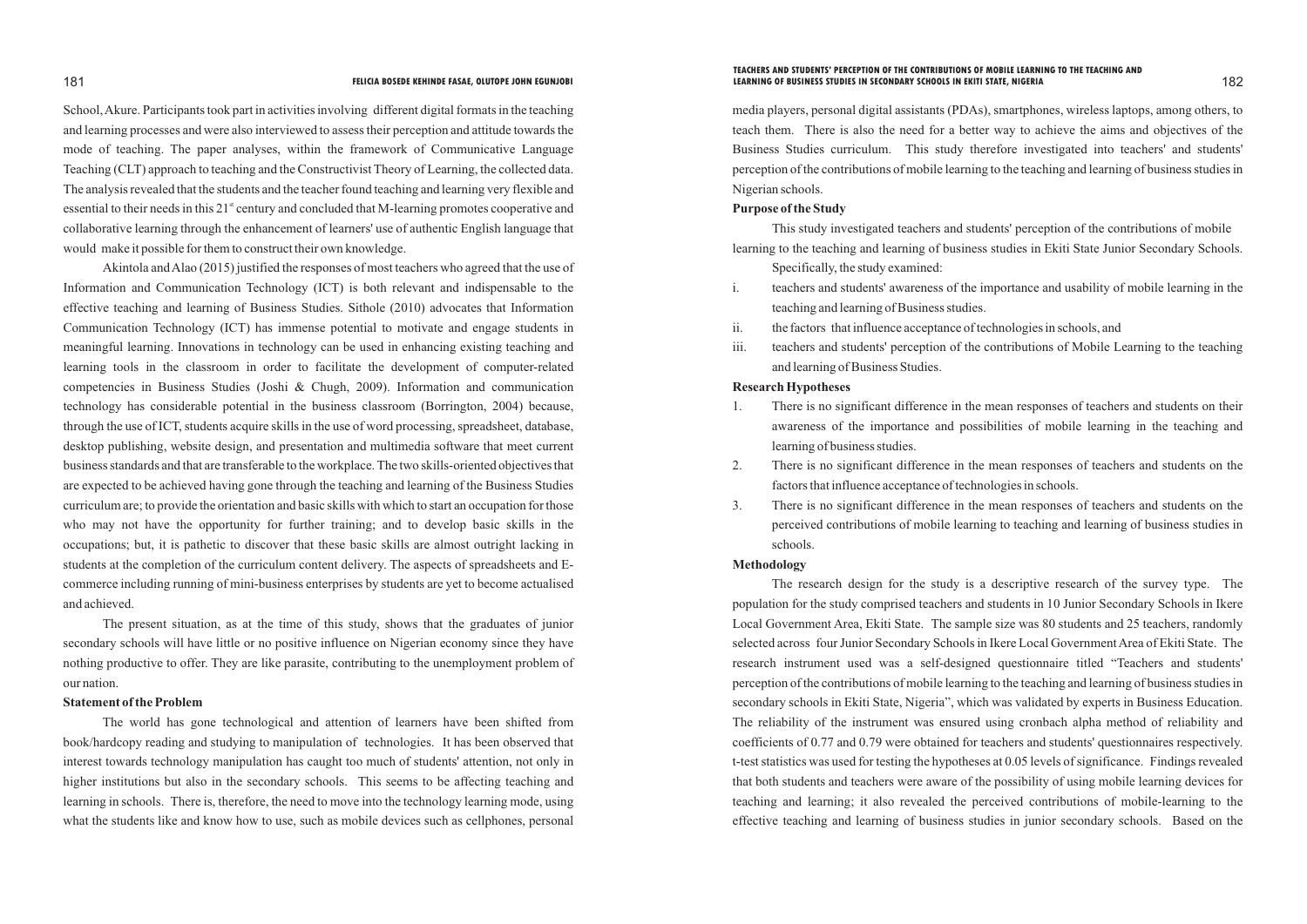findings, it was concluded that mobile learning is necessary for effective teaching and learning of business studies in secondary schools. It was recommended that school authorities should encourage teachers and students to make use of mobile devices to enhance teaching and learning; Government should encourage and finance the use of mobile learning by teachers and students of business and provide the needed facilities such as stable electricity power supply, conducive classrooms and improve students' learning.

# **Results**

**Hypothesis 1:** There is no significant difference in the mean responses of teachers and students on their awareness of the importance and possibilities of mobile learning in the teaching and learning of business studies.

The result of analysis in table 3 revealed that t-cal  $(0.80)$  was lesser than t-tab  $(1.96)$  at df = 103, 0.05 level of significance. This makes null hypothesis 4 not to be rejected. Therefore, there was no significant difference in the mean responses of teachers and students on the perceived contributions of mobile learning to teaching and learning of business studies in schools. **Discussion**

**Table 1: Summary of t-test statistics for the mean responses of teachers and students on their awareness of the importance and possibilities of mobile learning**

> The finding of this study revealed that both students and teachers are aware of the possibility of using mobile devices for teaching and learning. This supports the findings of Kukulska-Hulme, Shield & Hassan, (2010) that learning through mobile phone would allow the students to be more responsible in his/her acquisition of information and be more active in getting his own education.

The result of analysis in table 1 revealed that t-cal (1.04) was lesser than t-tab (1.96) at  $df = 103, 0.05$ level of significance. This makes null hypothesis 1 not to be rejected. Therefore, there was no significant difference in the mean responses of teachers and students on their awareness of the importance and possibilities of mobile learning in the teaching and learning of business studies.

The study also showed the barriers of using mobile learning as there is electrical instability in achieving teaching and learning with computer related devices, people reject the use of mobile learning due to their individual differences in attitude, belief, skills and potential, Age and students' background contribute to students' attitude to use of mobile technologies in education, the cost of mobile-learning tools is too high and it is a major problem affecting learning and teaching, inequality of access to technology is a major challenge of mobile-learning among Secondary School Teachers and students in Nigeria and Nigeria has no stable internet provider to support easy and fast learning and teaching. This in line with Bingimlas (2009) who identified several barriers to successful Mobile learning integration in teaching and learning environment, which include lack of confidence, lack of competence, and lack of access to resources.

The result of analysis in table 2 revealed that t-cal  $(0.86)$  was lesser than t-tab  $(1.96)$  at df = 103, 0.05 level of significance. This makes null hypothesis 2 not to be rejected. Hence, there was not significant difference in the mean responses of teachers and students on the factors that influence technology acceptance in schools.

The findings of the study revealed the perceived contributions of Mobile-learning as it increases collaboration learning and interaction, offers flexibility and equity because it can be obtained anytime, anywhere and by anyone, with Mobile-learning, educational objectives and goals can be achieved, Mobile-learning can reduce the level of illiteracy and ignorance among students, Mobile-learning helps to improve educational attainment and raise standard of Education, it is a very good way of making students active participants in the acquisition and dissemination of knowledge, it helps to produce new opportunities for self-directed learning, it is a catalyst for improving access to quality education, it enhances the presentation of classroom work, Students can view their teachers' web page or access some other online English learning resources via mobile phones and they can also take online tests among others. This support Ferry, (2009) who describes that modern mobile learning can be used to help students to access web based contents, remix it,

| <b>Variables</b> |    | $\overline{\phantom{a}}$ | <b>SD</b> | df  | $\mathbf{t}$ – $_{\rm cal}$ | $\mathbf{t}_{\mathsf{tab}}$ |
|------------------|----|--------------------------|-----------|-----|-----------------------------|-----------------------------|
| Students         | 80 | 17.42                    | 2.12      | 103 | 1.04                        | 1.96                        |
| Teachers         |    | 16.92                    | 2.08      |     |                             |                             |

 **P > 0.05 (Significant)**

**Hypothesis** 2: There is no significant difference in the mean responses of teachers and students on the factors that influence acceptance of technologies in schools.

**Table 2: Summary of t-test statistics for the mean responses of teachers and students on the factors that influence acceptance of technologies in schools**

| <b>Variables</b> |    | __    | <b>SD</b> | df  | $\mathbf{L}_{\text{cal}}$ | $\mathbf{L}_{\text{tab}}$ |
|------------------|----|-------|-----------|-----|---------------------------|---------------------------|
| <b>Students</b>  | 80 | 20.11 | 2.48      | 103 | 0.86                      | l.96                      |
| <b>Teachers</b>  | 25 | 19.64 | 2.05      |     |                           |                           |

 **P > 0.05 (Significant)**

**Hypotheses** 3: There is no significant difference in the mean responses of teachers and students on the perceived contributions of mobile learning to teaching and learning of business studies in schools.

**Table 3: Summary of t-test statistics for the mean responses of teachers and students on perceived contributions of mobile learning to the teaching and learning of business studies**

| <b>Variables</b>                                                               |        |       | <b>SD</b> | df  | $\mathbf{L}_{\text{cal}}$ | $\mathbf{t}_{\text{-tab}}$ |  |
|--------------------------------------------------------------------------------|--------|-------|-----------|-----|---------------------------|----------------------------|--|
| Students                                                                       | 80     | 41.48 | 3.55      | 103 | 0.80                      | 1.96                       |  |
| Teachers                                                                       | 25     | 42.16 | 3.94      |     |                           |                            |  |
| $\mathbf{R}$ $\mathbf{A}$ $\mathbf{A}$ $\mathbf{B}$ $\mathbf{A}$<br>$^{\circ}$ | $\sim$ |       |           |     |                           |                            |  |

 **P > 0.05 (Significant)**

### 183 184 **FELICIA BOSEDE KEHINDE FASAE, OLUTOPE JOHN EGUNJOBI LEARNING OF BUSINESS STUDIES IN SECONDARY SCHOOLS IN EKITI STATE, NIGERIATEACHERS AND STUDENTS' PERCEPTION OF THE CONTRIBUTIONS OF MOBILE LEARNING TO THE TEACHING AND**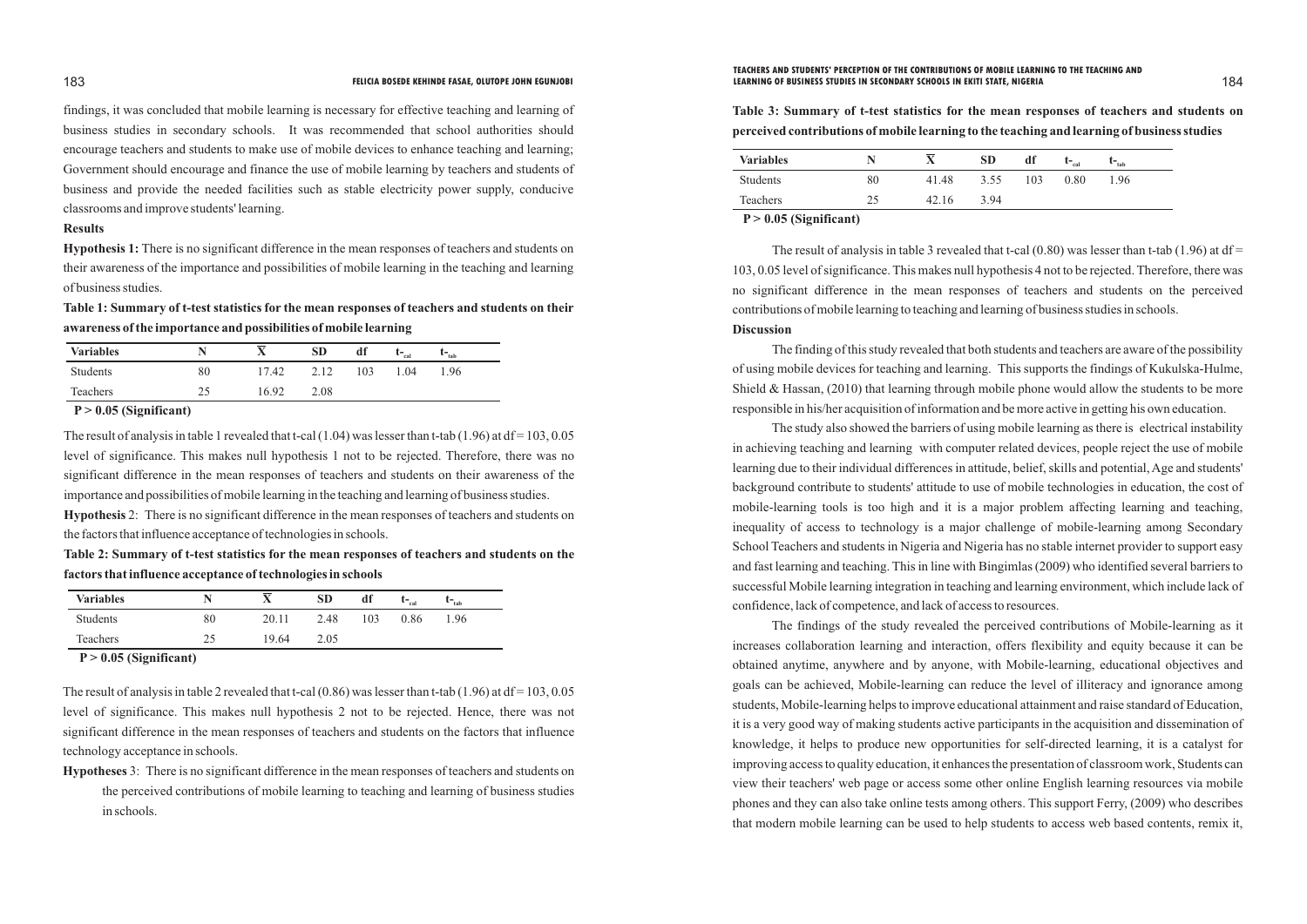share it, collaborate with others and create media rich deliverable for the classroom teachers as well as global audience.

# **Conclusion**

Based on the findings of this study, it was concluded that mobile learning is a must for effective teaching and learning of business studies and other subjects in our secondary schools. Furthermore, the use of mobile devices will enhance classroom performance of students and teachers in secondary schools.

# **Recommendations**

Based on the findings of this study, it was recommended that:

- 1. School authorities should encourage the teachers and students to make use of mobile devices to enhance the teaching and learning.
- 2. Government should allow and finance the use of mobile learning by teachers and students of business and provide the needed facilities such as stable electricity power supply, conducive classrooms to foster effective teaching and improve students' academic performance.
- 3. Federal government should assist both private and public secondary schools with relevant devices such as mobile phone/tablet, mini laptop and others for teaching and learning of business students.
- 4. Students should be encouraged and motivated to develop positive attitude towards mobile learning in schools so as to improve their academic performance.
- 5. Parents should be encouraged to control and monitor their children's use of mobile devices to ensure strict adherence to educational purpose.

# **References**

Aggarwal, J. C. (2004): Teacher and Education in a Developing Society.

Akintola, O. A. & Alao, O. E. (2015). Business studies curriculum content delivery at Junior

Ahmed, M. S. & Kabir, A. (2018). The Acceptance of Smartphone as a Mobile Learning Tool: Students of Business Studies in Bangladesh. *Malaysian Online Journal of Educational* 

Al Emran, M., & Shaalan, K. (2014). *E-podium technology: a medium of managingknowledge at Al* 

Al-Fahad, F. N. (2009). *Students' attitudes and perceptions towards the effectivenessof mobile* 

- Fourth Edition. Delhi. Jitendra Printing Press.
- Secondary Schools in Lagos, Nigeria. *Delta Business Education Journal*. 5(1), 13-19.
- *Technology.* 6 (2), 38 47.
- *Buraimi University College via M-learning*. InBCS international IT conference.
- *learning in King Saud University*, Saudi Arabia.Online Submission, 8(2).
- *Sciences*, 98, 1836e1843
- *Technology Education*, 5(3), Special Issue: Australia 235-245.
- Bruner, J.S. (1966). *Toward a theory of instruction*. Boston MA: Belknap Press (Harvard University Press).
- Chen, L-D. and Nath, R. (2004) 'A framework for mobile business applications', *International Journal of Mobile Communications*, 2 (4), 368–381.
- 4909.2003.00036.x

Azar, A. S., & Nasiri, H. (2014). Learners' attitudes toward the effectiveness of mobileassisted language learning (MALL) in L2 listening comprehension.*ProcediaSocial and Behavioral* 

Bingimlas, K.A. (2009). Barriers to the successful integration of ICT in teaching and learning environments: A review of the literature. *EURASIA Journal of Mathematics, Science and* 

Chen, Y.S., Kao, T.C. & Sheu, J.P. (2003). A mobile learning system for scaffolding bird watching learning. *Journal of Computer Assisted Learning*, 19, 347–359. doi: 10.1046/j.0266-

### 185 186 **FELICIA BOSEDE KEHINDE FASAE, OLUTOPE JOHN EGUNJOBI LEARNING OF BUSINESS STUDIES IN SECONDARY SCHOOLS IN EKITI STATE, NIGERIATEACHERS AND STUDENTS' PERCEPTION OF THE CONTRIBUTIONS OF MOBILE LEARNING TO THE TEACHING AND**